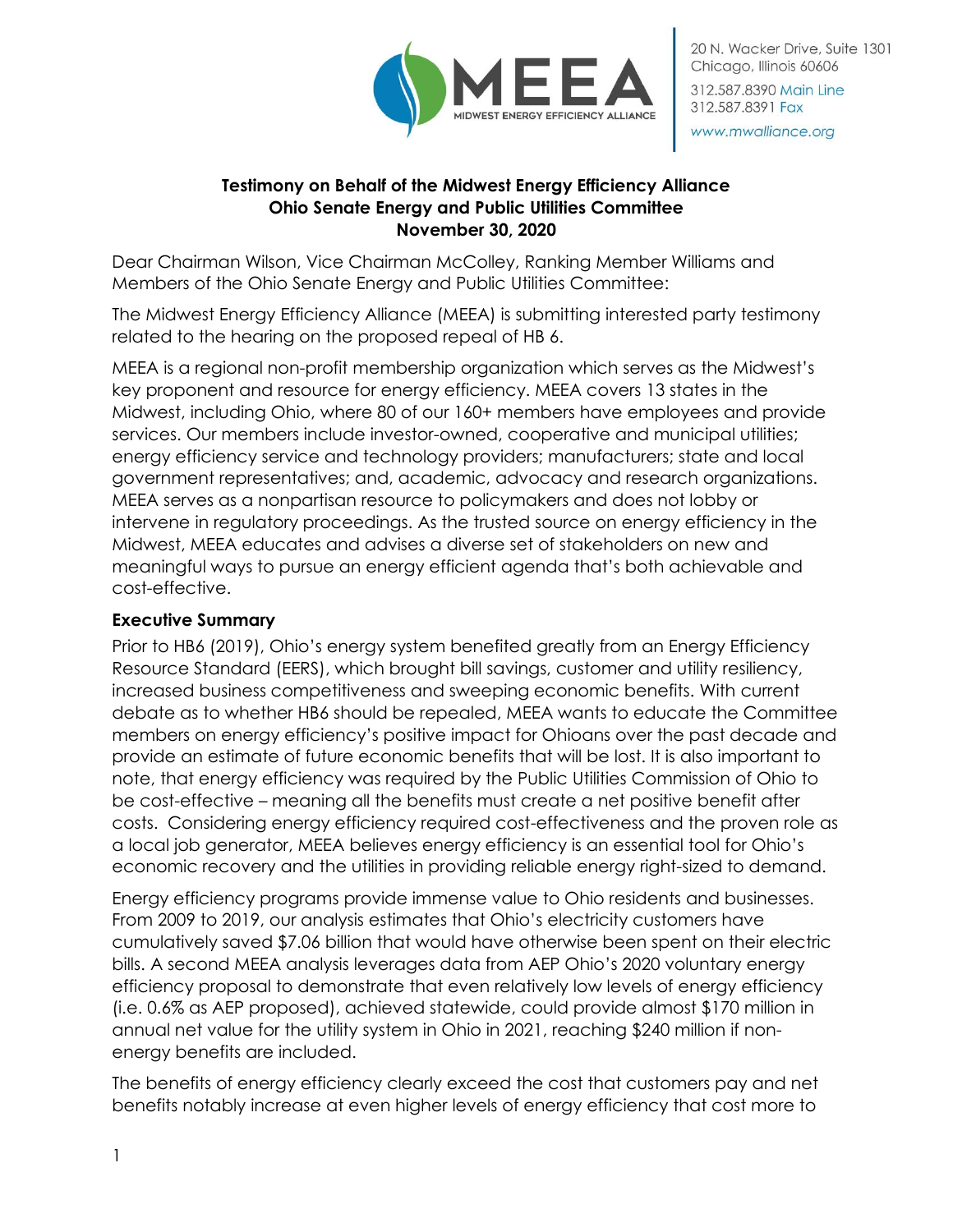

obtain. The energy efficiency industry is also a significant economic driver in Ohio. The clean energy industry employed 114,000 workers as of 2019. Of that, 83,165 (73%) are involved in the energy efficiency sector. These are good, lasting, local jobs. Policy that protects and promotes energy efficiency investment not only enables long-term energy savings for everyday Ohioans but also contributes to economic recovery efforts in the wake of the COVID-19 crisis.

## **A Strong Return on Investment**

Ohio's electricity customers have cumulatively saved over \$7 billion (Figure 1) since the beginning of Ohio's energy efficiency standard. From 2009 to 2019, Ohio's energy efficiency programs have saved over 67.8 million MWh of energy over the lifetimes of the installed efficiency measures. The cumulatively saved electricity is enough to power every home statewide in Ohio for 1.2 years, or 17.5 years for Columbus, or 35 years for Cleveland.



# **Benefits to Everyday Ohioans**

To look at the near-term benefits from energy efficiency for Ohio's electric customers, MEEA used public data to forecast future energy efficiency scenarios and modeled the benefits that achieving those savings levels would create. The results show that even relatively low levels of energy efficiency, based on the levels AEP proposed in their 2020 voluntary EE plan, if achieved statewide could provide almost \$170 million in annual net value in 2021, reaching \$240 million if monetizable non-energy benefits are included (Figures 2 and 4). For higher levels of energy efficiency, those benefits would increase.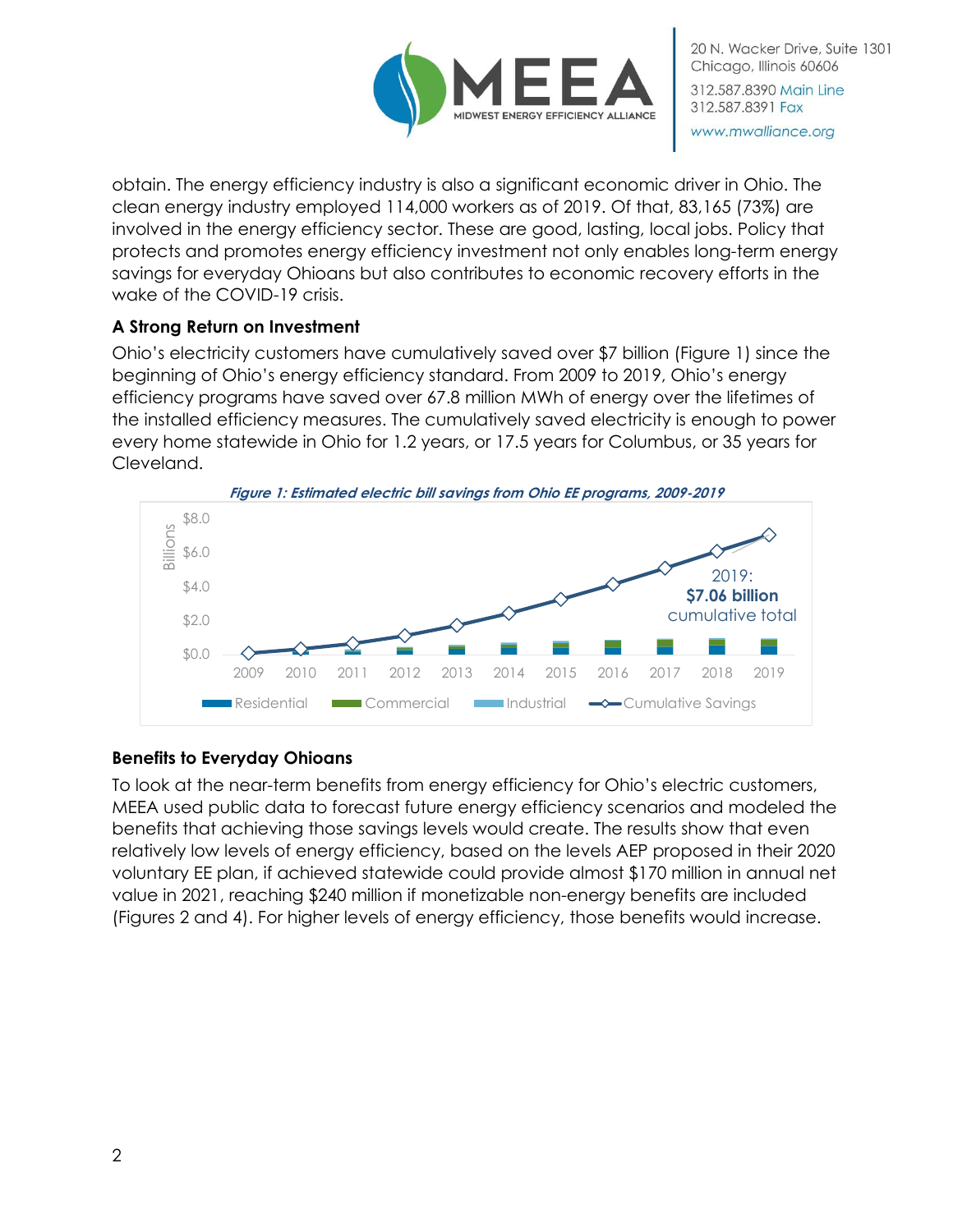

20 N. Wacker Drive, Suite 1301 Chicago, Illinois 60606 312.587.8390 Main Line 312.587.8391 Fax www.mwalliance.org









We assumed for this analysis that the net benefits that AEP Ohio projected in its proposed voluntary energy efficiency portfolio would hold true statewide. This is a simplifying assumption, since no utility service territory is the same, but AEP's proposal provided the most accessible and useful public data to serve as a proxy value for statewide analysis. We increased the cost of additional savings as the percent of EE increased, up to 1.75% cost increase over the AEP costs for EE reaching 2.0%, but the additional benefits still outweighed the increased costs. We also used the AEP Ohio proposal as a minimum baseline (0.6%) for energy efficiency that utilities could be achieving statewide in Ohio in the near term.

### **Economic Impact**

Ohio utilities invest approximately \$180 million in cost-effective energy efficiency programming per year. Loss of all or most of that investment will have significant impacts throughout Ohio's economy. Remember, each dollar saved by a business or resident is one that can be reinvested or spent in Ohio.

As of 2019, 83,165 people were employed in the state's energy efficiency industry, including contractors, manufacturers, service providers and others.<sup>1</sup> Clean energy jobs are found in every corner of Ohio. While big cities like Cleveland (22,000 jobs), Columbus (16,000), and Cincinnati (16,000) were some of the largest hubs, more than fifteen percent — or more than 17,500 jobs — were located in rural areas.<sup>2</sup> COVID-19 related program disruptions have given us a glimpse of what will come without

<sup>1</sup> "Clean Energy is Key for Economic Recovery in Ohio," 2020 Clean Jobs Midwest, September 14, 2020, [https://www.cleanjobsmidwest.com/state/ohio.](https://www.cleanjobsmidwest.com/state/ohio)

<sup>2</sup> "Clean Energy is Key for Economic Recovery in Ohio."